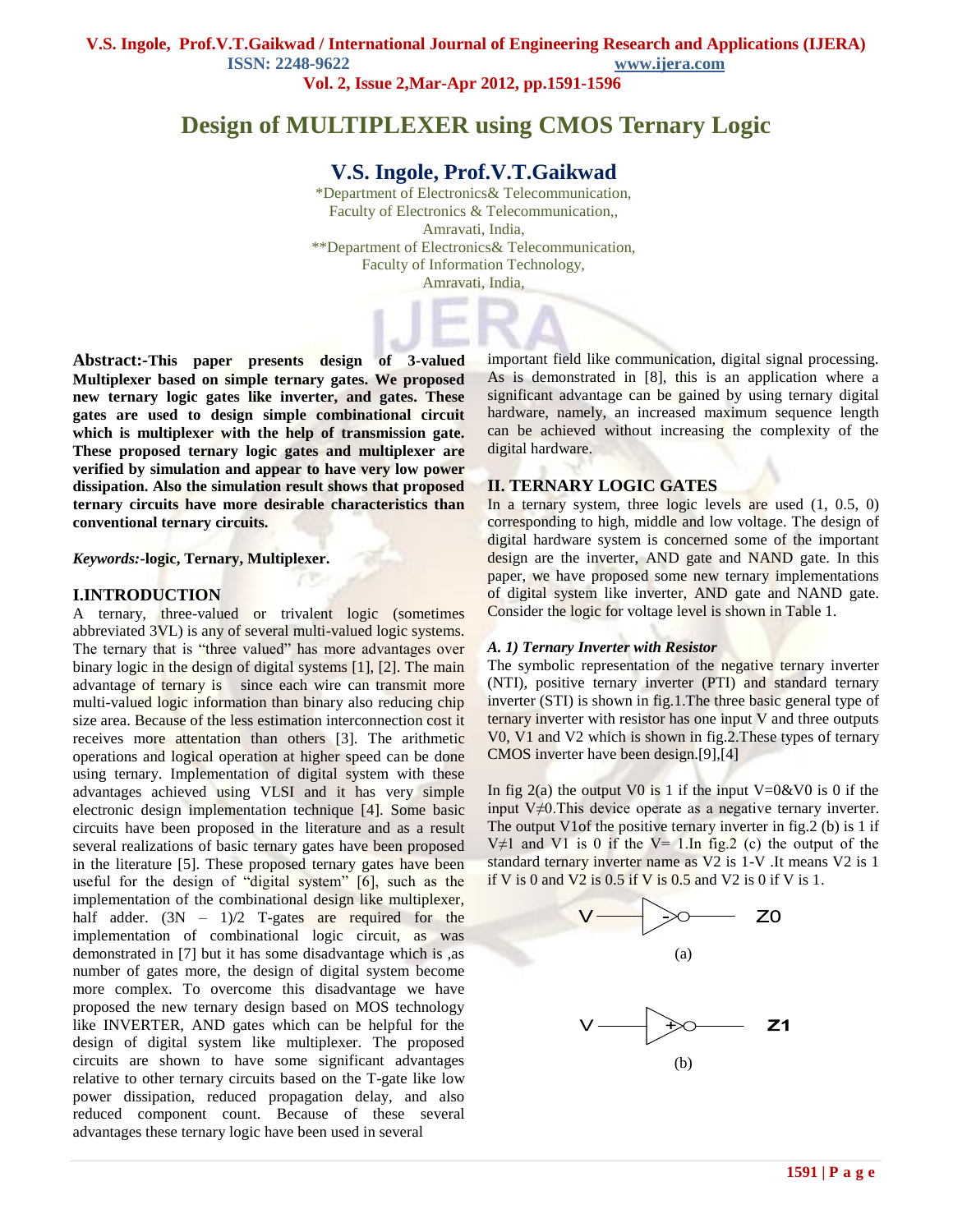**Vol. 2, Issue 2,Mar-Apr 2012, pp.1591-1596**



### *Figure1: Ternary Inverters (a) Symbol for NTI (b) Symbol for PTI(c) Symbol for STI.*

The logic value 0,  $1/2$  and 1 correspond to the voltage level  $-$ VCC, 0 and +VCC respectively. Implementations of these conventional inverters have been proposed by Mouftah and Jordan and Mouftahand Smith, which are shown in Fig.2. As shown in Fig.  $2(c)$ , the output V1 is 0V when both transistors are on. Hence, the total static power dissipation in resistors R1 and R2 is given by

$$
P2 \cong VCC^2 \left\{ \frac{R1 + R2}{R1R2} \right\}
$$

**VCC** 



R

 $Q2$ 

VΩ



*Figure 2: CMOS Ternary Inverters with Resistor (a) For NTI (b) For PTI (c) For STI.*

Also, the static power dissipation for the NTI and PTI circuits when transistor in Fig.  $2(a)$  or in Fig.  $2(b)$  is on [10]. So the static power dissipation is given by

$$
P0 = P1 \cong \frac{4VV^2CC}{R}
$$

#### *A.2) Proposed Ternary Inverter*

A proposed STI circuit is shown in Fig.3 (c), the proposed STI circuit whose power dissipation is very low. The input V of the proposed STI is V\_TRAN=PWL(time,0ns,0v,20ns, 0v, 39ns,0v,40ns,0.5v,60ns,0.5v,79ns,0.5v,80ns,1v,100ns,1v).The transistors Q1 and Q2 are p-channel and N-channel enhancement type and Q3 and Q4 are P–channel and N– channel depletion type.

If the input level is  $-$  VCC or  $+$ VCC, then Q1 and Q2 of PTI will be on and Q1 and Q2 of NTI will be off and P2=0.Because of this the static power dissipation in the proposed circuit is equal to zero for every input logic levels. The proposed NTI and PTI circuits are shown in Fig. 3(a) and (b). The input given to the V is Vt PWL. The W/L of Q1 and Q2 of NTI has  $(2.3/1)$  um and  $(1/1)$  um respectively. Whereas Q1 and Q2 of PTI have W/L for  $(2.3/1)$  um and  $(1/1)$  um respectively



(a)

**VCC** 

 $Q2$ 

R

 $V<sub>1</sub>$ 

 $T \bar{ext}$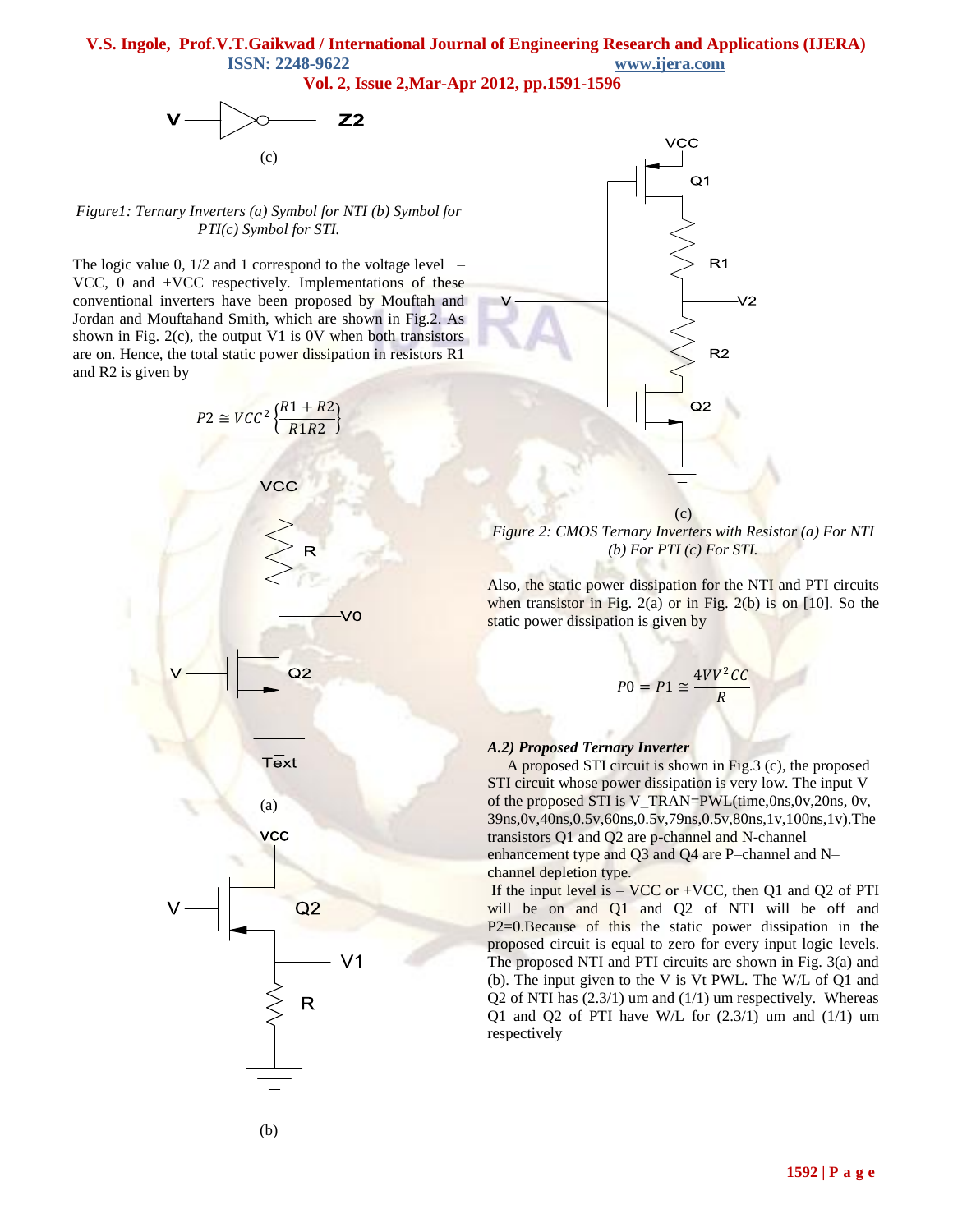**Vol. 2, Issue 2,Mar-Apr 2012, pp.1591-1596**



 $Q<sub>1</sub>$ 

Υ

 $Q2$ 

 $(b)$ 

 $V<sub>2</sub>$ 

*Figure.3: Proposed ternary inverter (a) NTI (b) PTI (c) STI.*

## *B. Proposed Ternary AND Gate*

The new proposed implementations of the TAND gate which has very low static power dissipation. They are designed by connecting a CMOS transmission gate and we used newer ternary circuits to synthesis the ternary output. The logical symbol of the ternary AND is shown in Fig.5.

As we know that, transmission gate is used as a switch. To design a TAND, we make the used conventional binary design of transmission gate. The CMOS implementation of transmission gate is shown in Fig.4. The N-MOS switch is open if control signal of the N-MOS switch is 0 and is closed if control signal of the N-MOS switch is 1 shown in Fig.4 (a).Similarly for P-MOS switch of is open if control signal of the P-MOS is 1 and is closed if control signal of P-MOS is 0 shown in Fig.4 (b).

From Fig.4 (e) and  $4(f)$ , input of the N-MOS switch is denoted as C and  $\overline{C}$  for P-MOS switch. The input to both is available through the binary inverter. If the input of the inverter logic 1 and inverted output  $\overline{C}$  is 0.C and  $\overline{C}$  given to N-MOS and P-MOS switch respectively which is shown in Fig.4 (e). If the input of the inverter C is 0 and inverted output  $\bar{c}$  is 1.C and  $\bar{C}$ given to N-MOS and P-MOS switch respectively which is shown in Fig.4 (f).



*Figure.4 (a)*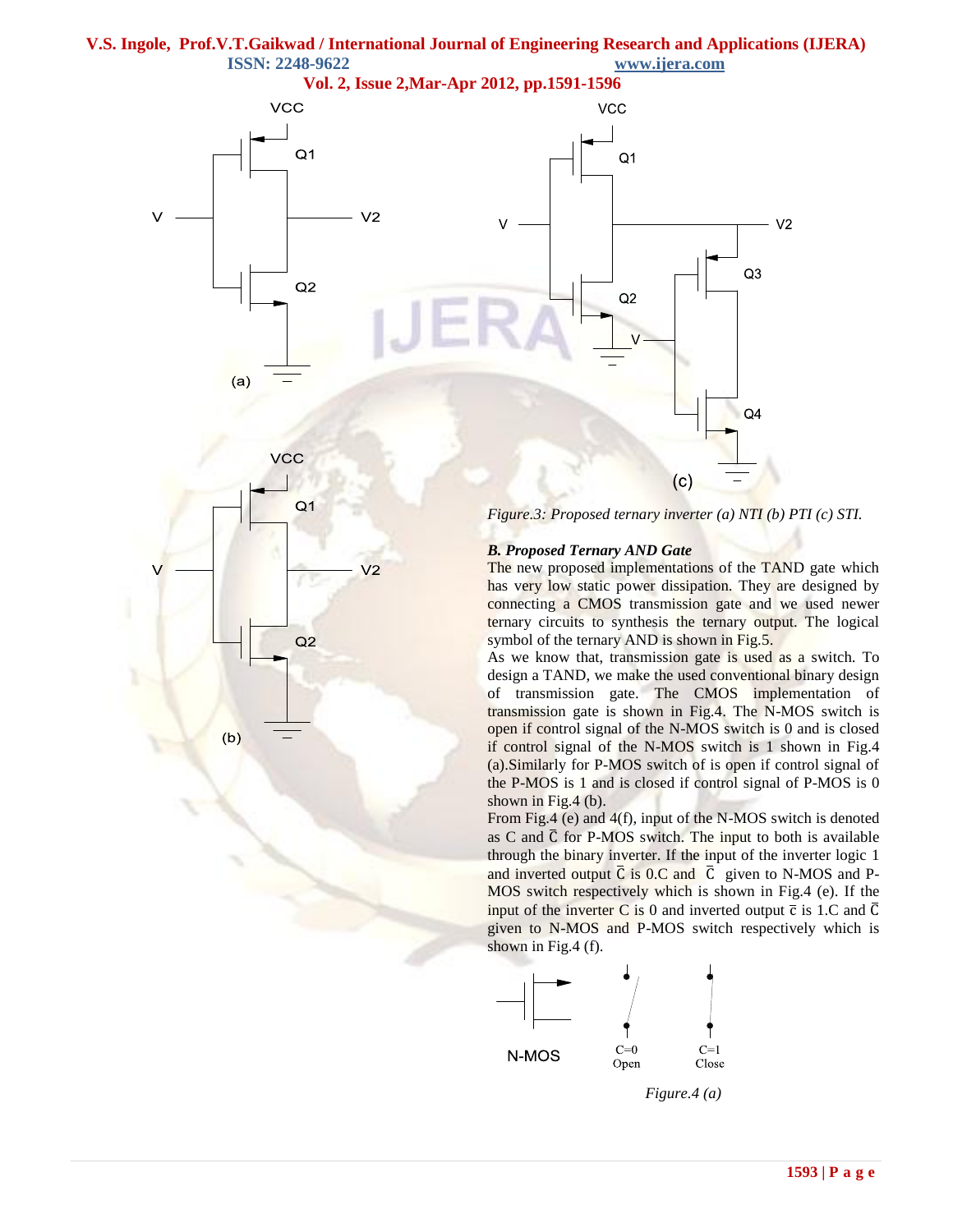



P-MOS



*Figure.5: Symbol for TAND Gate*



 $1 \t \frac{1}{2} \t \frac{1}{2}$ 

0 1 0

 $\frac{1}{2}$  1  $\frac{1}{2}$ 

 $1 \quad 1 \quad 1$ 

This new proposed implementations of TAND have very low static power dissipation measure by the I\_PROBE.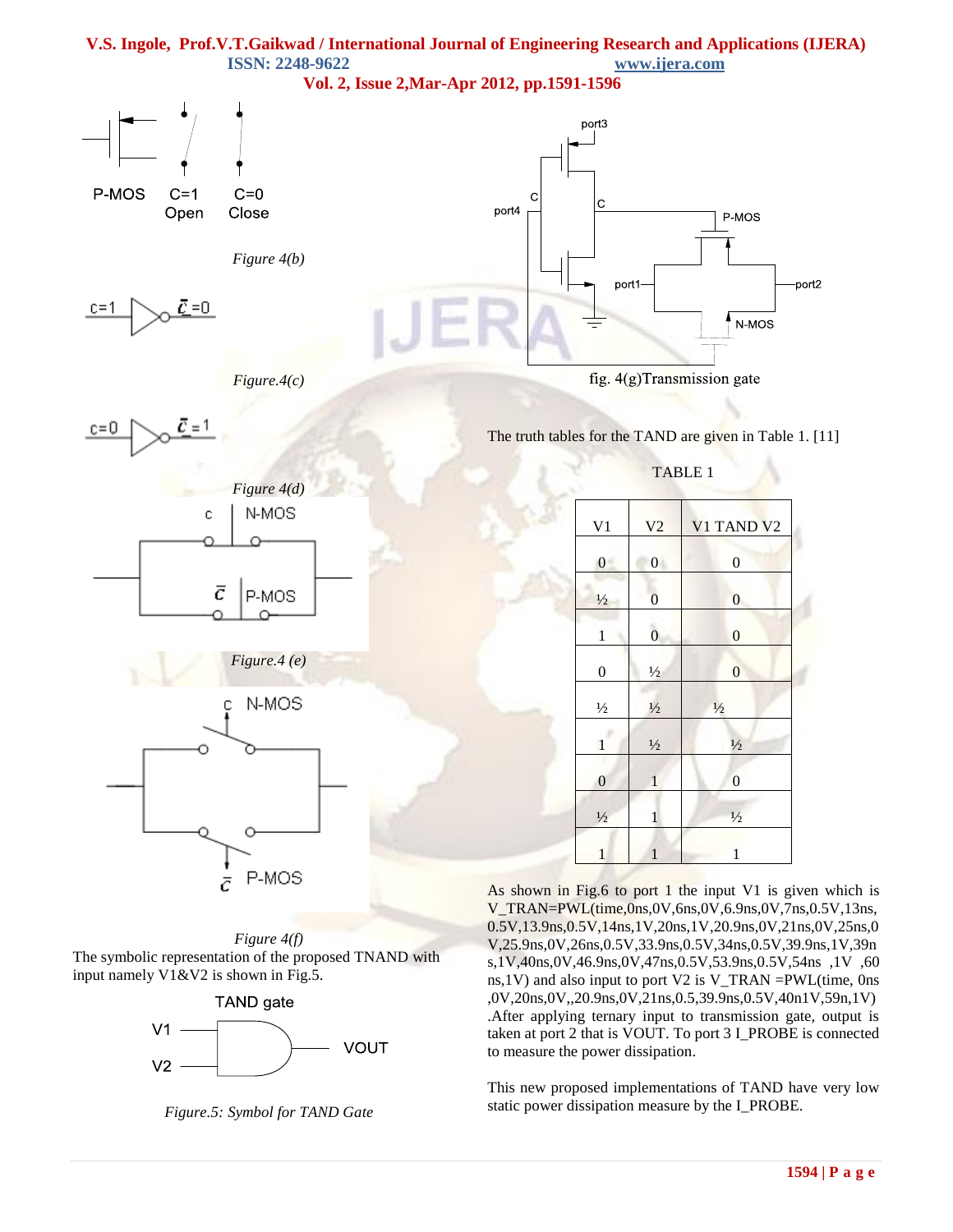



*Figure 6: Ternary AND Gate*

## **III. Ternary Multiplexer**

It is a most important standard logic design. It is one of the special designs of combinational circuit which has several input and single output like 2:1, 4:1and 8:1 multiplexer. As we can see in Fig.7 to select respective input we make the used of select line. Fig7 shows block diagram of a multiplexer with "n" input and single output.



*Figure 7: Proposed Ternary MUX.*

| <i>ABLE</i> |
|-------------|
|-------------|

| Select line (C) | Output(Y) |
|-----------------|-----------|
| 0V              |           |
| 0.5V            | Z         |
|                 | R         |

The input A is V\_TRAN=PWL(time, 0ns,0V,6.9 ns,0V,6.9ns ,0.5V,13.9ns,0.5V,14ns,1V,20ns,1V,20ns,0V,26ns,0V,26.1ns, 0.5V,32.9ns,0.5V,33ns,1V,40ns,1V,40ns ,0V).Also the input B is V\_TRAN=PWL(time,0ns,0V,46.9ns,0V,47ns,0.5V,53.9n s,0.5V,54ns,1V,59.9ns,1V,60ns,0V,21ns,0V,26ns,0V,26ns,0.5 V,32ns,0.5V,32ns,1V,40ns,1V,40ns,0V) and to select corres ponding input we have select line C which is V\_ TRAN=PWL (time,0ns,0V,20ns,0V,20ns,0.5V,40ns,0.5V,40ns,1V,59ns,1V) .As per voltage level of the select line corresponding input select ,which is shown in simulation result.

## **IV. Simulation Result of the Ternary Logic Design**

We designed a new proposed scheme to adapt ternary design. We have shown the implementation of ternary logic like Inverter, AND. These basic logic gates are used to make combinational design like half adder, half subtrctor, multiplexer etc. These ternary gates are implemented with voltage-driven CMOS circuits. In the simulation, logical value 0, 1/2 and 1 correspond to 0V, 0.5V, and 1V, respectively.



*Figure 8: Simulation Result of the Proposed Ternary Inverter.*

As we can see from the Fig.8, when input of the ternary inverter is 0, 0.5 and 1 then the inverted ternary output is 1, 0.5 and 0 respectively. From the graph, the power dissipation of the proposed ternary inverter shown is very small as compared to the conventional ternary inverter [3]. The static power dissipation of proposed ternary circuit is negligible because either N-MOS is off or P-MOS is off for the output which is 0, 0.5 or 1.

From Simulation result of the TAND which is shown in Fig. 9 the output of TAND is 0 if one of the input of TAND is 0.the output of TAND is 0.5 if one input is 0.5 and other input is 1 out of both. Output is same as input if both input are same.